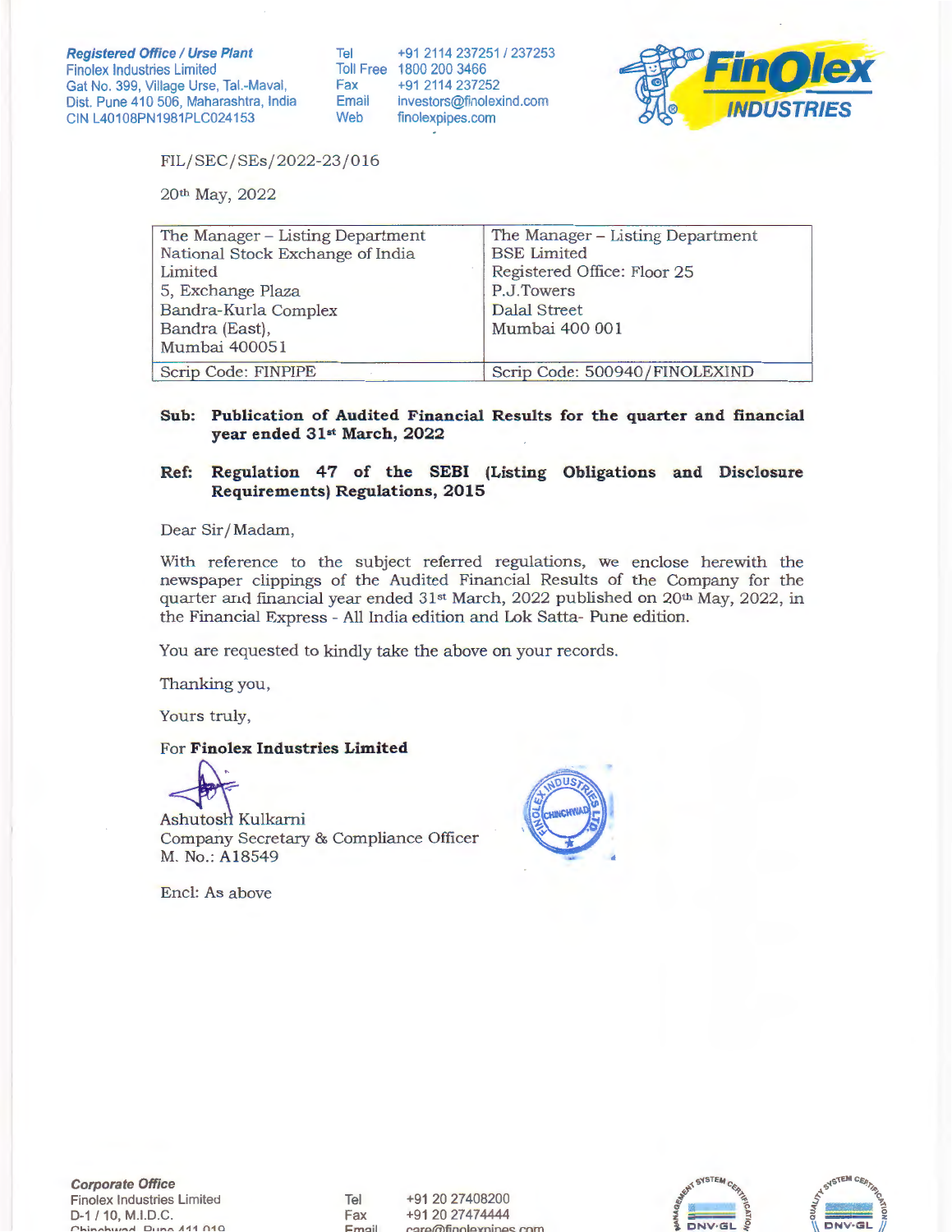# **FINOLEX INDUSTRIES LIMITED**

CIN: L40108PN1981PLC024153

Registered Office: Gat No. 399, Village Urse, Taluka Maval, Dist. Pune - 410 506.

Tel No.02114-237251 Fax No.02114-237252 E-mail : investors@finolexind.com Website :www.finolexpipes.com

# Extract of audited Standalone and Consolidated Financial Results for

the quarter & year ended March 31, 2022

|                  | <b>Particulars</b>                                                                                                                                    | Standalone            |                       |                       | Consolidated          |                       |                       |
|------------------|-------------------------------------------------------------------------------------------------------------------------------------------------------|-----------------------|-----------------------|-----------------------|-----------------------|-----------------------|-----------------------|
| Sr.              |                                                                                                                                                       | Quarter ended         | Quarter ended         | Year Ended            | Quarter ended         | Quarter ended         | Year Ended            |
| No.              |                                                                                                                                                       | 31-03-2022<br>Audited | 31-03-2021<br>Audited | 31-03-2022<br>Audited | 31-03-2022<br>Audited | 31-03-2021<br>Audited | 31-03-2022<br>Audited |
| 1a               | Revenue from Operations                                                                                                                               | 1,594.57              | 1,249.08              | 4,647.32              | 1,594.57              | 1,249.08              | 4.647.32              |
| 1 <sub>b</sub>   | Other income                                                                                                                                          | 24.76                 | 13.54                 | 83.16                 | 24.76                 | 13.54                 | 82.23                 |
|                  | Total income                                                                                                                                          | 1,619.33              | 1,262.62              | 4.730.48              | 1,619.33              | 1,262.62              | 4.729.55              |
| $\overline{2}$   | Net Profit / (Loss) for the period<br>(before Tax and Exceptional items)                                                                              | 259.81                | 402.05                | 1,009.41              | 261.99                | 405.07                | 1,007.01              |
| 3                | Net Profit / (Loss) for the period before tax<br>(after Exceptional items)                                                                            | 635.87                | 402.05                | 1,385.47              | 638.05                | 405.07                | 1,383.07              |
| $\frac{1}{4}$    | Net Profit / (Loss) for the period after tax<br>(after Exceptional items)                                                                             | 493.80                | 297.33                | 1,053.47              | 495.12                | 298.84                | 1,051.34              |
| 5                | Total Comprehensive Income for the period<br>(Comprising of Profit / (Loss) for the period (after tax) and<br>Other Comprehensive Income (after tax)] | 155.85                | 380.61                | 1.039.07              | 157.26                | 382.26                | 1.037.03              |
| 6                | Paid up Equity share capital (Face value Rs. 2 per share)                                                                                             | 124.10                | 124.10                | 124.10                | 124.10                | 124.10                | 124.10                |
| $\boldsymbol{7}$ | Reserves (excluding Revaluation Reserve) as shown in<br>the audited balance sheet of the year ended on<br>31st March, 2022                            | 3,739.66              |                       |                       | 3,803.71              |                       |                       |
| 8                | Earnings per share (of Rs.2I- each) not annualised :<br>Basic:<br>Diluted: J                                                                          | 7.96                  | 4.79                  | 16.98                 | 7.98                  | 4.82                  | 16.94                 |

#### Notes-

The above results have been reviewed by the audit committee and approved by the Board at their respective meetings held on May 18, 2022.

The quarterly standalone and consolidated financial results for the period ended March 31, 2022 are the balancing figures between the audited figures in respect of the year ended March 31, 2022 and the published year-to-date figures up to December 31, 2021, being the date of the end of the third quarter of the current financial year, which were subjected to limited review as required under the SEBI (Listing Obligations and Disclosure Requirements) Regulations, 2015.

The company has consolidated its associate, Finolex Plasson Industries Private Limited in which it holds 46.35% using equity method as per Ind AS 28 - "Investment in Associates and Joint Ventures'. The company has not consolidated an immaterial associate, Pawas Port Limited, in which the company holds 49.99% equity shares (Rs. 0.05 crores) and has not commenced operations.

The above extract has been prepared in accordance with the Companies (Indian Accounting Standard) Rules, 2015 (Ind AS) prescribed under section 133 of the Companies Act, 2013 and other recognised accounting practices and policies to the extent applicable.

The Board of Directors at their Meeting held on February 1, 2021 approved the sub-division of each equity share of face value of Rs. 10/- fully paid up into 5 equity shares of face value of Rs. 2/- each fully paid up. The same were approved by the Members on March 26, 2021 through postal ballot and e-voting. The effective date for the subdivision was April 16, 2021. Consequently the split of equity shares had been effected from April 16, 2021. Accordingly, equity shares and earning per shares have been adjusted for share split in accordance with IND AS 33 'Earning Per Share' for all previous periods.

The Board of Directors have proposed on May 18, 2022, a Final Dividend of Rs. 2/- per equity share and a Special Dividend of Rs. 2/- per equity share tor financial year 2021-22

Consequent to the approval of the Board of Directors at their meeting held on September 15, 2021, the Company has transferred leasehold rights of approx. 34.88 acres of land (out of approx. 70 acres) during the quarter post completion of necessary regulatory approvals and formalities. The Company has accordingly, recognised Rs 376.06 crores net gain, disclosed as exceptional item during this quarter.

Previous periods' figures have been re-grouped wherever necessary, to conform to the current period's classification.

The above is an extract of the detailed format of financial results filed with the stock exchanges under Regulation 33 of the SEBI (Listing Obligations and Disclosure g Requirements) Regulations, 2015 and SEBI circular number CIR/CFD/FAC/62/2016 dated July 5, 2016. The full format of the financial results and explanatory notes are available on the stock exchange websites at www.nseindia.com and www.bseindia.com and on the Company's website www.finolexpipes.com.

By order of the Board of Directors **For Finalex Industries Limited** Anil Whabi

Director (Finance) DIN: 00142052

Pune May 18, 2022

FINANCIAL EXPRESS Fri, 20 May 2022<br>https://epaper.financialexpress.com/c/68145925